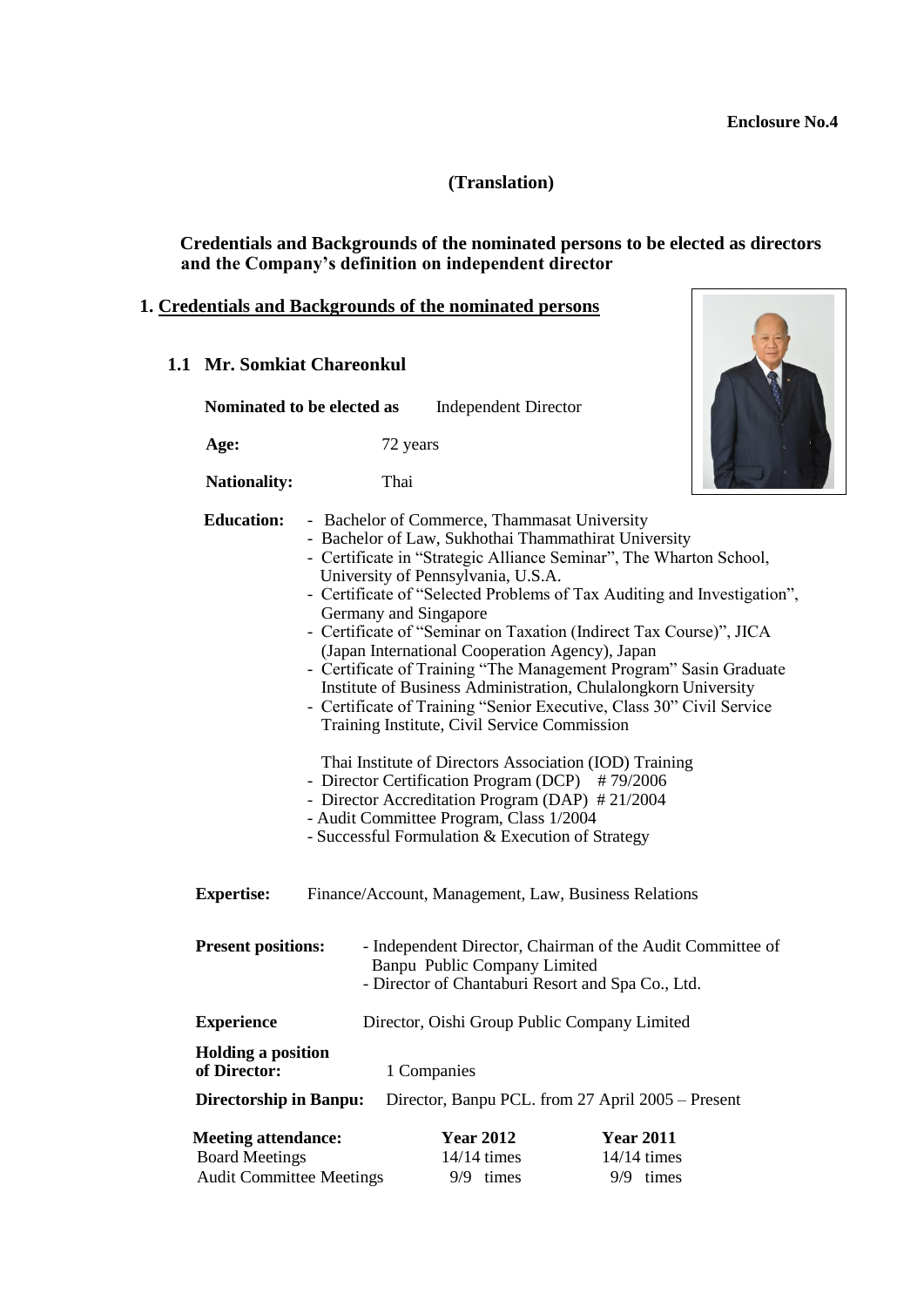

# **1.2 Mr. Rawi Corsiri**

| Nominated to be elected as                                                                |      | Director |                                                                                                                  |                                                                                                                                                                                                                                                                                                                                                                                                        |                                                                 |
|-------------------------------------------------------------------------------------------|------|----------|------------------------------------------------------------------------------------------------------------------|--------------------------------------------------------------------------------------------------------------------------------------------------------------------------------------------------------------------------------------------------------------------------------------------------------------------------------------------------------------------------------------------------------|-----------------------------------------------------------------|
| Age:                                                                                      |      | 63 years |                                                                                                                  |                                                                                                                                                                                                                                                                                                                                                                                                        |                                                                 |
| <b>Nationality:</b>                                                                       | Thai |          |                                                                                                                  |                                                                                                                                                                                                                                                                                                                                                                                                        |                                                                 |
| <b>Education:</b>                                                                         |      |          | Chulalongkorn University<br>Capital Market Academy                                                               | - M.B.A., Sasin Graduate Institute of Business Administration of<br>- B.Sc. (Geology) Chulalongkorn University<br>- Directors Certification Program (DCP) #32/2003,<br>Thai Institute of Directors Association (IOD)<br>- Capital Market Academy Leader Program (CMA) # 2/2006,<br>- Executive Leadership Program Nida-Wharton, Co-program<br>and The Wharton School, University of Pennsylvania, USA. | between National Institute of Development Administration (NIDA) |
| <b>Expertise:</b>                                                                         |      |          |                                                                                                                  | Relations, Strategic/International, Mining, Power                                                                                                                                                                                                                                                                                                                                                      | Marketing/Logistics, Management, Technical/Engineer, Business   |
| <b>Present positions:</b>                                                                 |      |          | Nomination Committee<br>Advisory, Banpu PCL<br>Director, Banpu Power Co., Ltd.<br>Director, BLCP Power Co., Ltd. | Director / Member of the Corporate Governance and<br>Director, Centennial Coal Co., Ltd., Australia<br>Director, Hongsa Power Co., Ltd.<br>Director, Phufai Mining Co., Ltd.                                                                                                                                                                                                                           |                                                                 |
| <b>Experience</b>                                                                         |      |          |                                                                                                                  | Chief Operating Officer, Banpu PCL<br>Director, Banpu Minerals Co., Ltd.<br>Director, Banpu International Co., Ltd.<br>Director, Banpu New Energy Holdings Co., Ltd.<br>Director, Banpu Coal Power Co., Ltd.                                                                                                                                                                                           | Director, (commissioner) Indo Tambang Mega (ITM), Indonesia     |
| <b>Holding a position of Director:</b>                                                    |      |          | 6 Companies                                                                                                      |                                                                                                                                                                                                                                                                                                                                                                                                        |                                                                 |
| <b>Directorship in Banpu:</b>                                                             |      |          |                                                                                                                  | Director, Banpu PCL. from 5 April 2012 - Present                                                                                                                                                                                                                                                                                                                                                       |                                                                 |
| <b>Meeting attendance:</b><br><b>Board Meetings</b><br>Governance and Nomination Meetings |      |          |                                                                                                                  | <b>Year 2012</b><br>$10/10$ times<br>$6/6$ times                                                                                                                                                                                                                                                                                                                                                       | <b>Year 2011</b>                                                |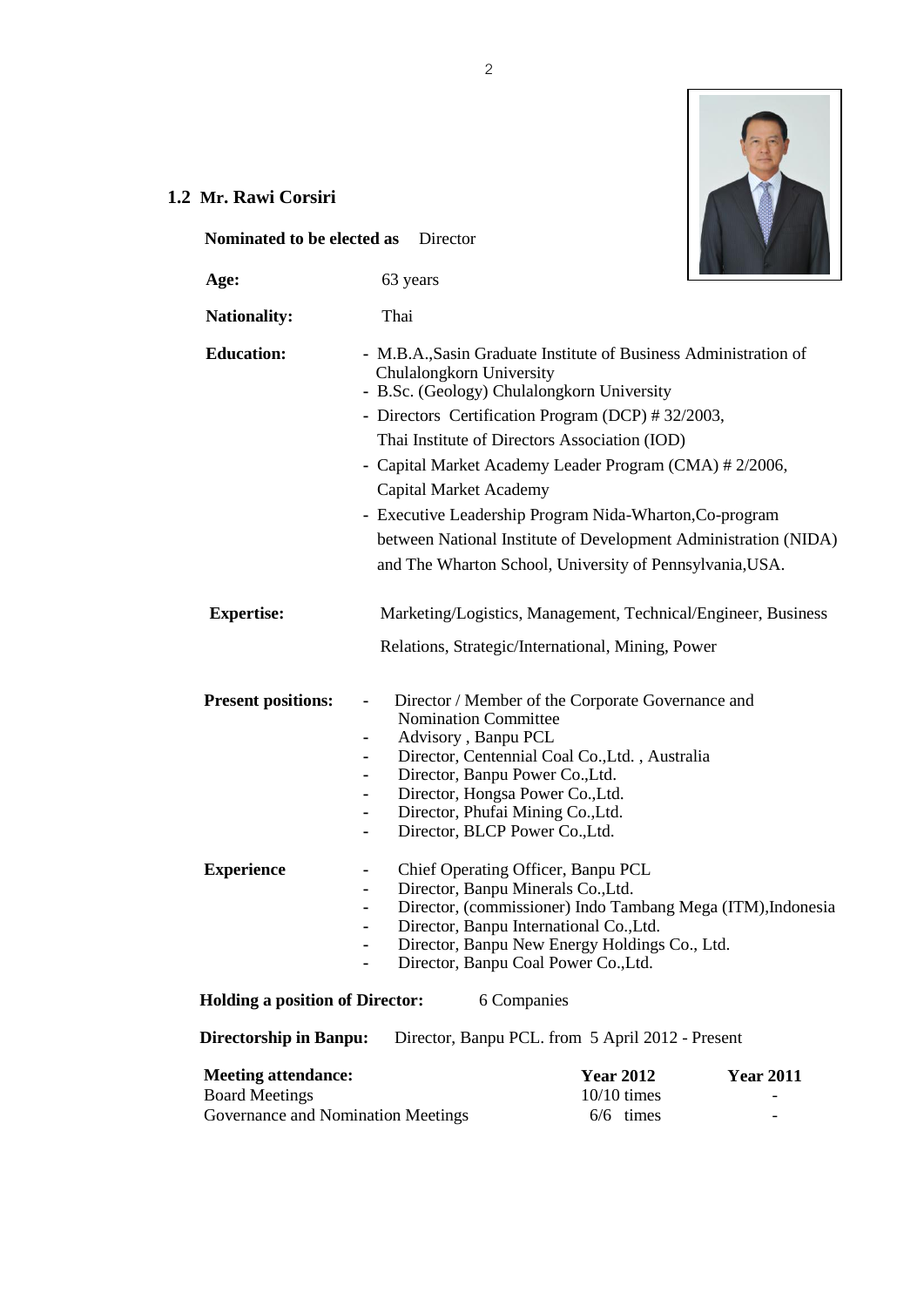| $\cdot \cdot$ | Mr. Teerana Bhongmakapat                                                               |                                                                                                       |                                                                                                                                                                                                                                                                                                                                                                                                 |
|---------------|----------------------------------------------------------------------------------------|-------------------------------------------------------------------------------------------------------|-------------------------------------------------------------------------------------------------------------------------------------------------------------------------------------------------------------------------------------------------------------------------------------------------------------------------------------------------------------------------------------------------|
|               | Nominated to be elected as                                                             | <b>Independent Director</b>                                                                           |                                                                                                                                                                                                                                                                                                                                                                                                 |
|               | Age:                                                                                   | 57 years                                                                                              |                                                                                                                                                                                                                                                                                                                                                                                                 |
|               | <b>Nationality:</b>                                                                    | Thai                                                                                                  |                                                                                                                                                                                                                                                                                                                                                                                                 |
|               | <b>Education:</b>                                                                      | - M.Econ, Thammasat University, Thailand<br>Thailand<br>Market Academy<br>Directors Association (IOD) | - Ph.D (Econ), University of Wisconsin at Madison, USA<br>- B.Econ (Quantitative Economics), Chulalongkorn University,<br>-Capital Market Academy Leader Program (CMA) #14, Capital<br>-Director Certification Program (DCP) #161/2012, Thai Institute of<br>- Audit Committee Effectiveness Seminar, Federation of Accounting<br>Professions Under The Royal Patronage of His Majesty The King |
|               | <b>Expertise</b>                                                                       | Economics, Strategic/International                                                                    | - Finance/Account, Management, Technical, Business Relations,                                                                                                                                                                                                                                                                                                                                   |
|               | <b>Present positions:</b>                                                              | - Independent Director/Member of Audit Committee<br>- Professor of Economics                          | - Eminent Member, Anti-Money Laundering Committee (AMLO)                                                                                                                                                                                                                                                                                                                                        |
|               | <b>Experience</b>                                                                      | <b>Countervailing Subsidies</b>                                                                       | - Dean, Faculty of Economics, Chulalongkorn University<br>- Eminent Member, Committee on Antidumping Duties and                                                                                                                                                                                                                                                                                 |
|               | <b>Holding a position</b><br>of Director:                                              | 1 Company                                                                                             |                                                                                                                                                                                                                                                                                                                                                                                                 |
|               |                                                                                        | Directorship in Banpu: Director, Banpu PCL. from 5 April 2012 - Present                               |                                                                                                                                                                                                                                                                                                                                                                                                 |
|               | <b>Meeting attendance:</b>                                                             |                                                                                                       |                                                                                                                                                                                                                                                                                                                                                                                                 |
|               | <b>Meeting attendance:</b><br><b>Board Meetings</b><br><b>Audit Committee Meetings</b> | <b>Year 2012</b><br>$10/10$ times<br>5/5 times                                                        | <b>Year 2011</b>                                                                                                                                                                                                                                                                                                                                                                                |

# **1.3**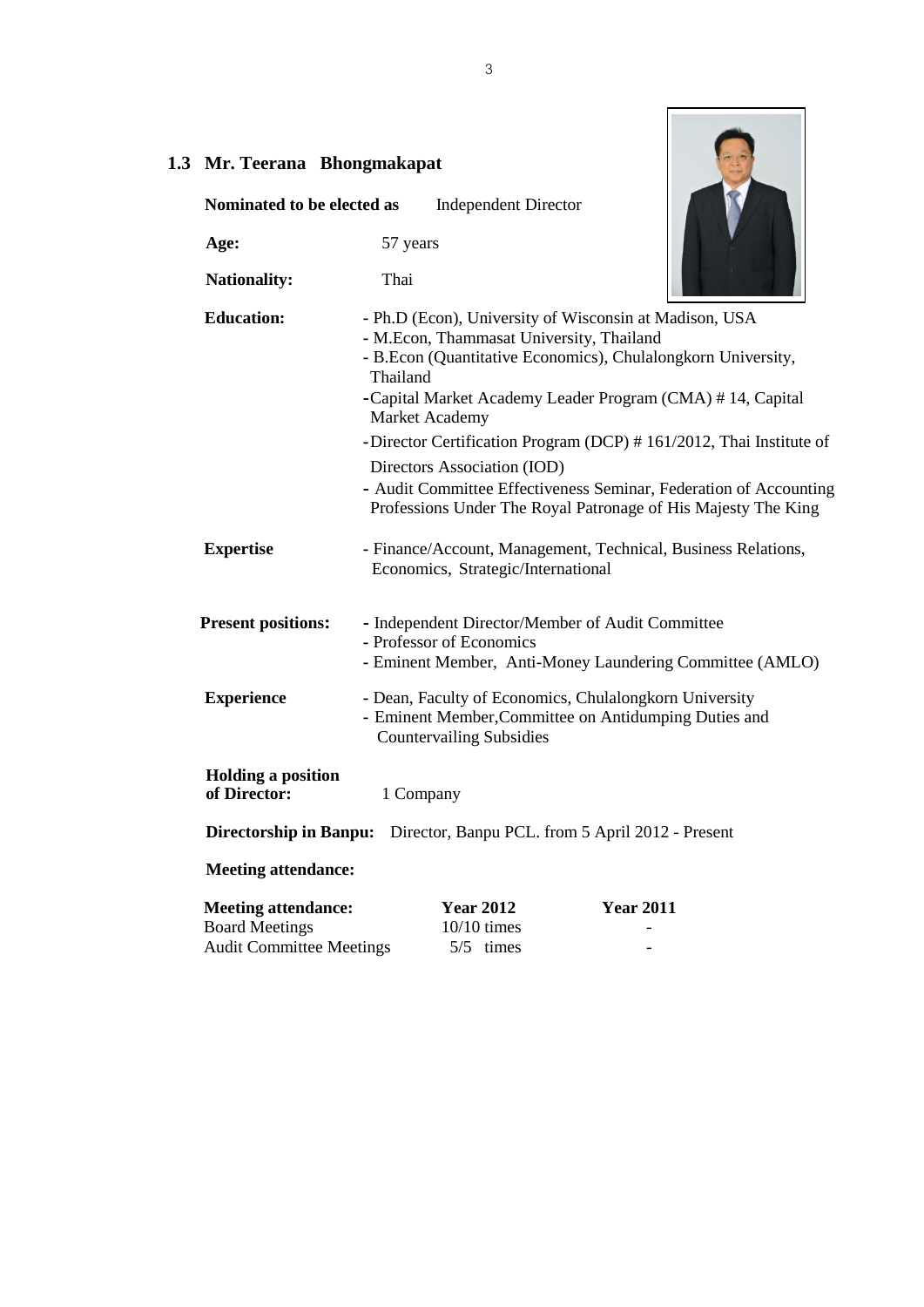| 1.4 Mr. Chanin Vongkusolkit                        | Nominated to be elected as | Director                                                                                                                                                                                       |                                                                                                                                                                 |
|----------------------------------------------------|----------------------------|------------------------------------------------------------------------------------------------------------------------------------------------------------------------------------------------|-----------------------------------------------------------------------------------------------------------------------------------------------------------------|
| Age:                                               | 61 years                   |                                                                                                                                                                                                |                                                                                                                                                                 |
| <b>Nationality:</b>                                | Thai                       |                                                                                                                                                                                                |                                                                                                                                                                 |
| <b>Education:</b>                                  | Association (IOD)          | - M.B.A. (Finance), St. Louis University, Missouri, U.S.A.<br>- B. Economics, Thammasat University                                                                                             | - Director Certification Program (DCP) # 20/2002, Thai Institute of Directors<br>- DCP Refresher Course # 3/2006, Thai Institute of Directors Association (IOD) |
| <b>Expertise:</b>                                  |                            | Finance/Account, Marketing/Logistics, Management, Business Relation,<br>Economics, Strategic/International, Mining, Power                                                                      |                                                                                                                                                                 |
| <b>Present positions:</b>                          |                            | - Director/Chief Executive Officer, Banpu PCL<br>- Director, The Erawan Group Public Company Limited<br>- Director, Mitr Phol Sugar Corp., Ltd<br>- Chairman Thai Listed Companies Association |                                                                                                                                                                 |
| <b>Experience</b>                                  |                            | - Director, Ratchaburi Electricity Generating Holding PCL.                                                                                                                                     |                                                                                                                                                                 |
| <b>Holding a position</b><br>of Director:          | 3 Companies                |                                                                                                                                                                                                |                                                                                                                                                                 |
|                                                    |                            | <b>Directorship in Banpu:</b> Director, Banpu PCL. from 29 July 1993 - Present                                                                                                                 |                                                                                                                                                                 |
| <b>Meeting attendance:</b>                         |                            |                                                                                                                                                                                                |                                                                                                                                                                 |
| <b>Meeting attendance</b><br><b>Board Meetings</b> |                            | <b>Year 2012</b><br>$12/14$ times                                                                                                                                                              | <b>Year 2011</b><br>$13/14$ times                                                                                                                               |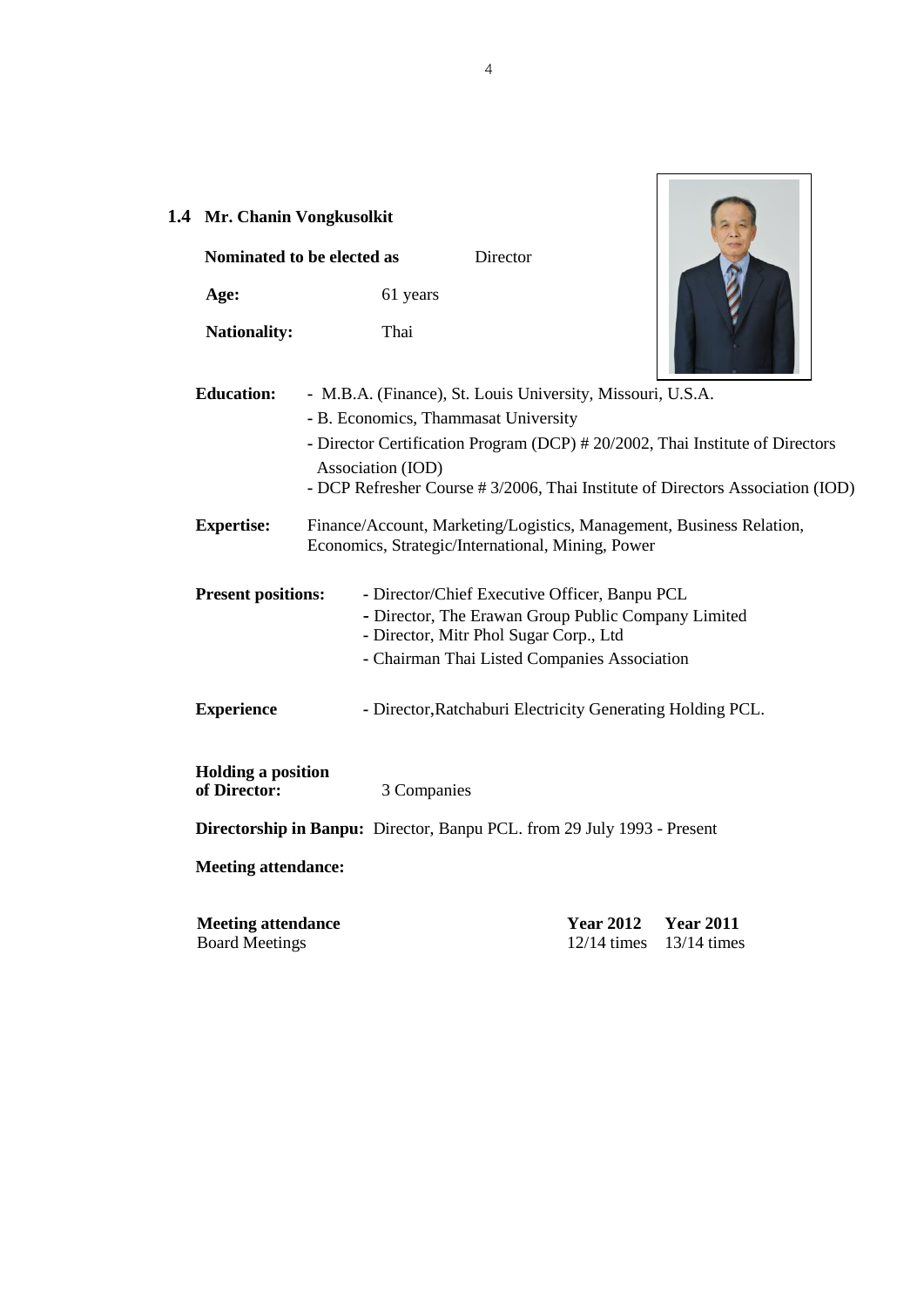## **1. Information of BANPU shareholding of the nominated persons (As of 30 December 2012)**

| <b>Nominated persons</b>    | Number of<br>shares | Percentage of issued shares |
|-----------------------------|---------------------|-----------------------------|
| 1. Mr. Somkiat Chareonkul   |                     |                             |
| 2. Mr. Rawi Corsiri         | 60,000              | 0.022%                      |
| 3. Mr. Teerana Bhongmakapat |                     |                             |
| 4. Mr. Chanin Vongkusolkit  | 1,767,971           | 0.651%                      |
|                             | 1,827,971           | 0.673%                      |

### **2. Information of holding a directorship in listed company or other rival incorporation/ any related business with the Company**

|                               | <b>Listed Company</b> |                                                                                     | <b>Non Listed Company</b> |                                                                                                                                                                                                         | Other                                                                                    |
|-------------------------------|-----------------------|-------------------------------------------------------------------------------------|---------------------------|---------------------------------------------------------------------------------------------------------------------------------------------------------------------------------------------------------|------------------------------------------------------------------------------------------|
| <b>Nominated persons</b>      | <b>Number</b>         | <b>Type of Director</b>                                                             | <b>Number</b>             | <b>Type of Director</b>                                                                                                                                                                                 | rival<br>incorpora<br>tion / any<br>related<br><b>business</b><br>with<br>the<br>Company |
| 1.Mr. Somkiat<br>Chareonkul   | 1                     | Independent Director,<br>Chairman of the Audit Committee<br>, Banpu PCL.            | $\mathbf{1}$              | - Director, Chantaburi<br>Resort and Spa Co., Ltd.                                                                                                                                                      | None                                                                                     |
| 2. Mr. Rawi<br>Corsiri        | $\mathbf{1}$          | Director / Member of the<br>Corporate Governance and<br><b>Nomination Committee</b> | $\overline{5}$            | -Director.Centennial<br>Coal Co., Ltd., Australia<br>-Director, Banpu Power<br>Co.,Ltd.<br>-Director, Hongsa Power<br>Co., Ltd.<br>-Director, Phufai Mining<br>Co.,Ltd.<br>-Director, BLCP Power<br>Ltd | None                                                                                     |
| 3. Mr Teerana<br>Bhongmakapat | 1                     | Director,<br>Banpu PCL.                                                             | $\overline{a}$            | $\omega$                                                                                                                                                                                                | None                                                                                     |
| 4.Mr Chanin<br>Vongkusolkij   | 2                     | - Director,<br>Banpu PCL.<br>- Director, The Erawan Group<br>PCL.                   | $\mathbf{1}$              | Director, Mitr Phol<br>Sugar Corp., Ltd.                                                                                                                                                                | None                                                                                     |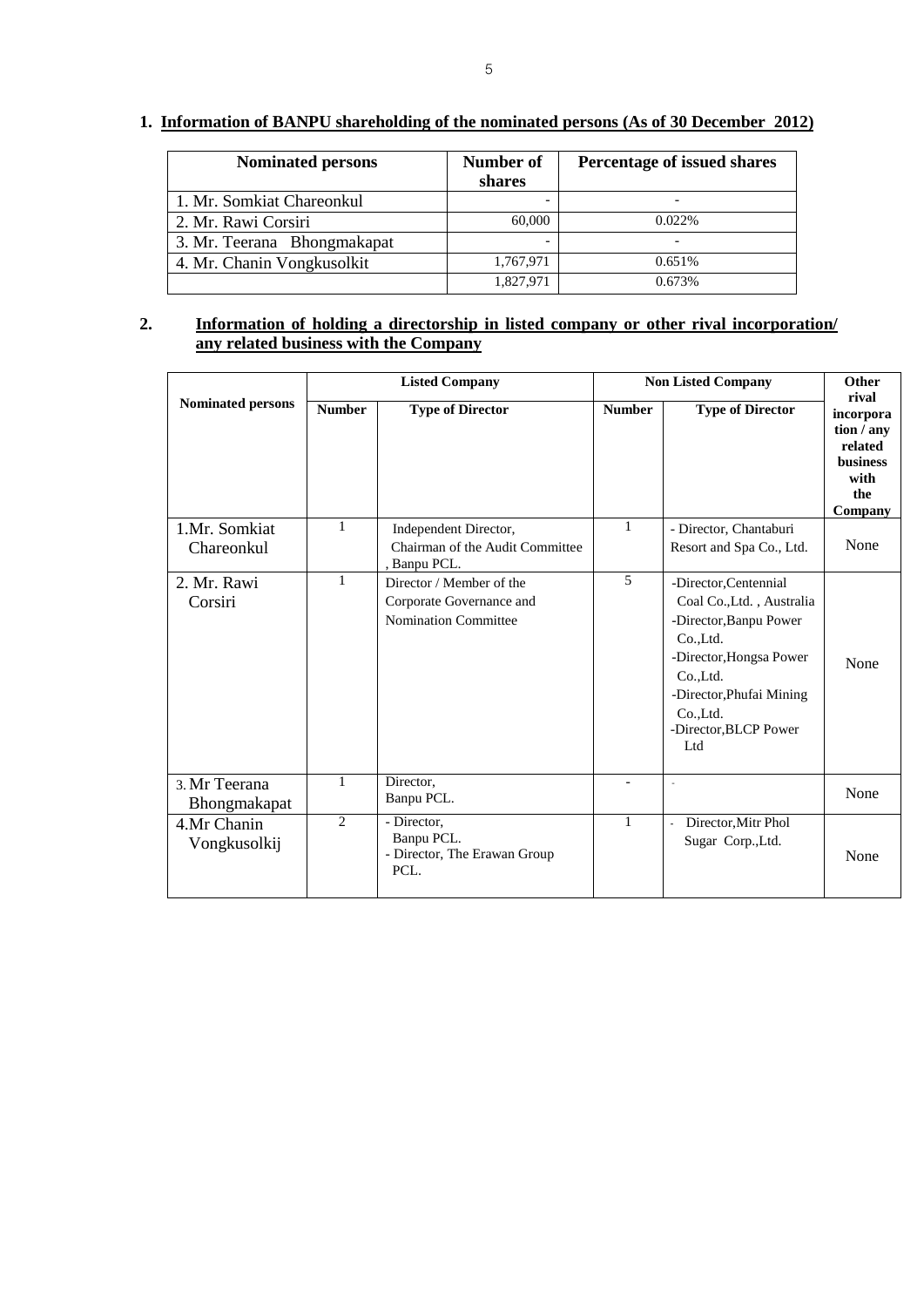| <b>Relationship characteristics</b>                                                                                                                                                                                                                                                                                                                                                            | Name of nominated persons as an independent director |      |  |  |
|------------------------------------------------------------------------------------------------------------------------------------------------------------------------------------------------------------------------------------------------------------------------------------------------------------------------------------------------------------------------------------------------|------------------------------------------------------|------|--|--|
|                                                                                                                                                                                                                                                                                                                                                                                                | Mr. Somkiat Chareonkul /Mr. Teerana Bhongmakapat     |      |  |  |
| Holding of Banpu's ordinary share                                                                                                                                                                                                                                                                                                                                                              |                                                      |      |  |  |
| - Amount                                                                                                                                                                                                                                                                                                                                                                                       | None                                                 | None |  |  |
| - The ratio of voting Rights                                                                                                                                                                                                                                                                                                                                                                   | None                                                 | None |  |  |
| Being related persons or close relatives to<br>management or major shareholders of the<br>company and its subsidiaries                                                                                                                                                                                                                                                                         | None                                                 | None |  |  |
| Having relationship in any of these<br>characteristics to the company, its<br>subsidiaries, affiliated company, major<br>sharehloders or any juristic entity which<br>may cause conflict of interest to the<br>Company during the past 2 years<br>- Being a director and Participate in day-to-<br>day business, or being an officer,<br>employee or consultant who<br>receives regular salary | None                                                 | None |  |  |
| - Being a professional service provider<br>(such as Auditor or Legal Consultant)<br>- Having business relationship (such as<br>buy/sell goods, raw materials, or<br>giving financial support such as<br>borrowing or lending, etc.)                                                                                                                                                            | None                                                 | None |  |  |

#### **4. Relationship characteristics of nominated persons qualified as an independent director**

### **5. BANPU Definition of Independent Director**

Banpu Public Company Limited has defined the definition of Independent Directors which is **equal** to those defined by Securities and Exchange Commission and the Stock Exchange of Thailand in accordance with the rules regarding the qualification of Independent Directors under the Notification of Capital Market Supervisory Board No. TorJor. 4/2552 dated 20 February B.E.2552. Therefore, **"Independent Director"** of the Company means the director who possesses the following qualifications:

- 1. Holds shares not exceeding 1% of the total shares with voting right of the applicant, its parent company, subsidiaries, associates, major shareholders, and controlling parties of the applicant, provided that the shares held by the related parties of such independent director shall be included.
- 2. Is not or has never been an executive director, employee, staff, advisor who receives salary, nor controlling parties of the applicant, its parent company, subsidiaries, associates, same-level subsidiaries, major shareholders, or controlling parties of the applicant unless the foregoing status ended at least 2 years prior to the date of submitting the application to the Securities and Exchange Commission (SEC), provided that such prohibition shall not include the case that such independent director has ever been official or advisor of the government sector that is the major shareholder or controlling party of the applicant.
- 3. Is not the person who has relationship by means of descent or legal registration under the status of father, mother, spouse, brothers and sisters, and children. The prohibitive persons also include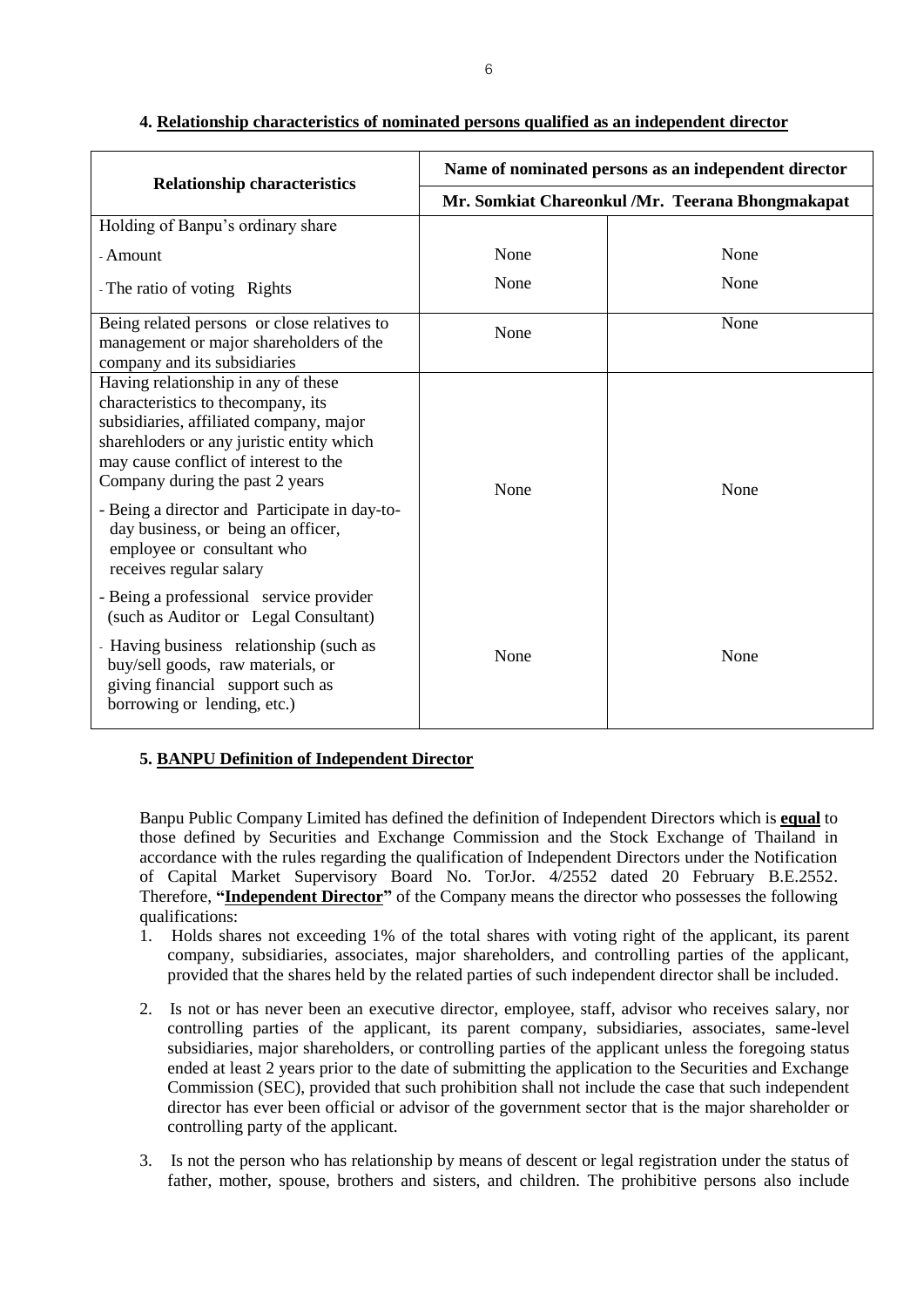spouses of daughters and sons of management, major shareholders, controlling party or the person who is in the process of nomination to be the management or controlling party of the applicant or its subsidiary.

4. Have no or never had business relationship with the applicant, its parent company, subsidiaries, associates, major shareholders, or controlling parties of the applicant in respect of holding the power which may cause the obstacle of the independent decision, including not being or never been the significant shareholder, or controlling parties of any person having business relationship with the applicant, its parent company, subsidiaries, associates, major shareholders, or controlling parties of the applicant unless the foregoing status ended at least 2 years prior to the date of submitting the application to the SEC.

The business relationship mentioned under the first paragraph shall include business transaction in ordinary business manner of rent, or lease the immovable property, transaction related to assets or services, or the financial support regardless of being lent or borrowed, guaranteed, secured, by assets, debt, and any otherwise similar performance which causes liability or obligation to the applicant or counter party, have provided that such liability is equal to or exceed 3% of the net tangible assets of the applicant or equal or above 20 million baht, whichever is lower. In this regard, the calculation of such liability shall be in accordance with the calculation method of the value of connected transaction under the Notification of Capital Market Supervisory Board governing the conditions of connected transaction mutatis mutandis. The liabilities incurred during a period of 1 year prior to the date of having business relationship with the above party shall be included on calculation of such liabilities.

- 5. Is not or has never been the auditor of the applicant, its parent company, subsidiaries, associates, major shareholders, or controlling parties of applicant, and is not the significant shareholder, controlling parties, or partner of the auditing firm which employs such auditor of the applicant, its parent company, subsidiaries, associates, major shareholders, or controlling parties of the applicant unless the foregoing status ended at least 2 years prior to the date of submitting the application to the SEC.
- 6. Is not or has never been the professional service provider, including but not limited to legal service or financial advisor with received the service fee more than 2 million per year from the applicant, its parent company, subsidiaries, associates, major shareholders, or controlling parties, and is not the significant shareholder, controlling parties, or partner of the above mentioned service firms unless the foregoing status ended at least 2 years prior to the date of submitting the application to the SEC.
- 7. Is not the director who is nominated to be the representative of directors of the applicant, major shareholders, or any other shareholder related to the major shareholders.
- 8. Do not operate the same and competitive business with the business of the applicant, or its subsidiaries, or is not a significant partner of the partnership, or is not an executive director, employee, staff, advisor who receives salary, nor holds share for more than 1% of the total shares with voting right of any other company which operates same and competitive business with the business of the applicant, or its subsidiaries.
- 9. Is not any otherwise which is unable to have the independent opinion regarding the business operation of the applicant.

After being appointed as the independent director in accordance with the conditions under the article  $(1)$  -  $(9)$ , such independent director may be assigned by the board of directors to make decision in respect of collective decision on business operation of the applicant, its parent company, subsidiaries, associates, same-level subsidiaries, major shareholders, or controlling parties of applicant.